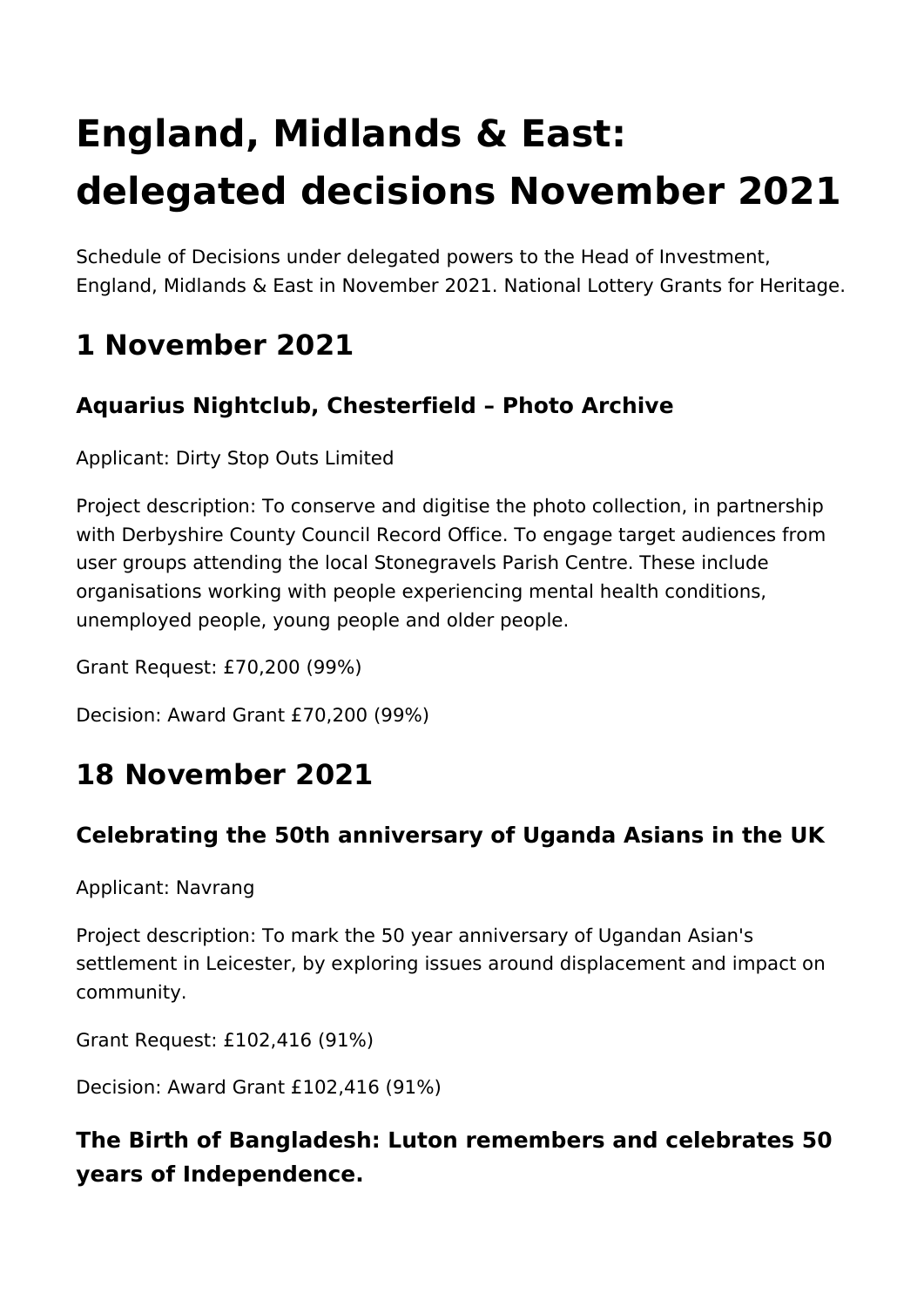Applicant: Creative Vision Luton Limited

Project description: Record oral histories of first generation of Bangladeshi Migrants in Luton and their experiences in the Bangladeshi fight for independence.

Grant Request: £50,900 (100%)

Decision: Award Grant £50,900 (100%)

#### **A History of Sport in North Warwickshire**

Applicant: Positive Change Midlands CIC

Project description: To bring young and older people together in order to research and present the history of sport in North Warwickshire.

Grant Request: £9,520 (100%)

Decision: Award Grant £9,520 (100%)

# **Platinum Tales**

Applicant: Packing Shed Theatre CIC

Project description: To deliver theatrical performances based on histories gathered from community groups in Colchester, representative of each decade of the reign of Queen Elizabeth II. Plus, provide a unique historical snapshot of the town over the last 70 years. They will be performed in celebration of the Platinum Jubilee.

Grant Request: £7,650 (43%)

Decision: Award Grant £7,650 (43%)

# **St Matthew's Feasibility Study**

Applicant: St Matthew's Church, Walsall

Project description: This project for St Matthew's Walsall, a Grade II\* listed church in the centre of the town will commission a feasibility study in advance of a potential major repair and reordering project at the church.

Grant Request: £9,000 (49%)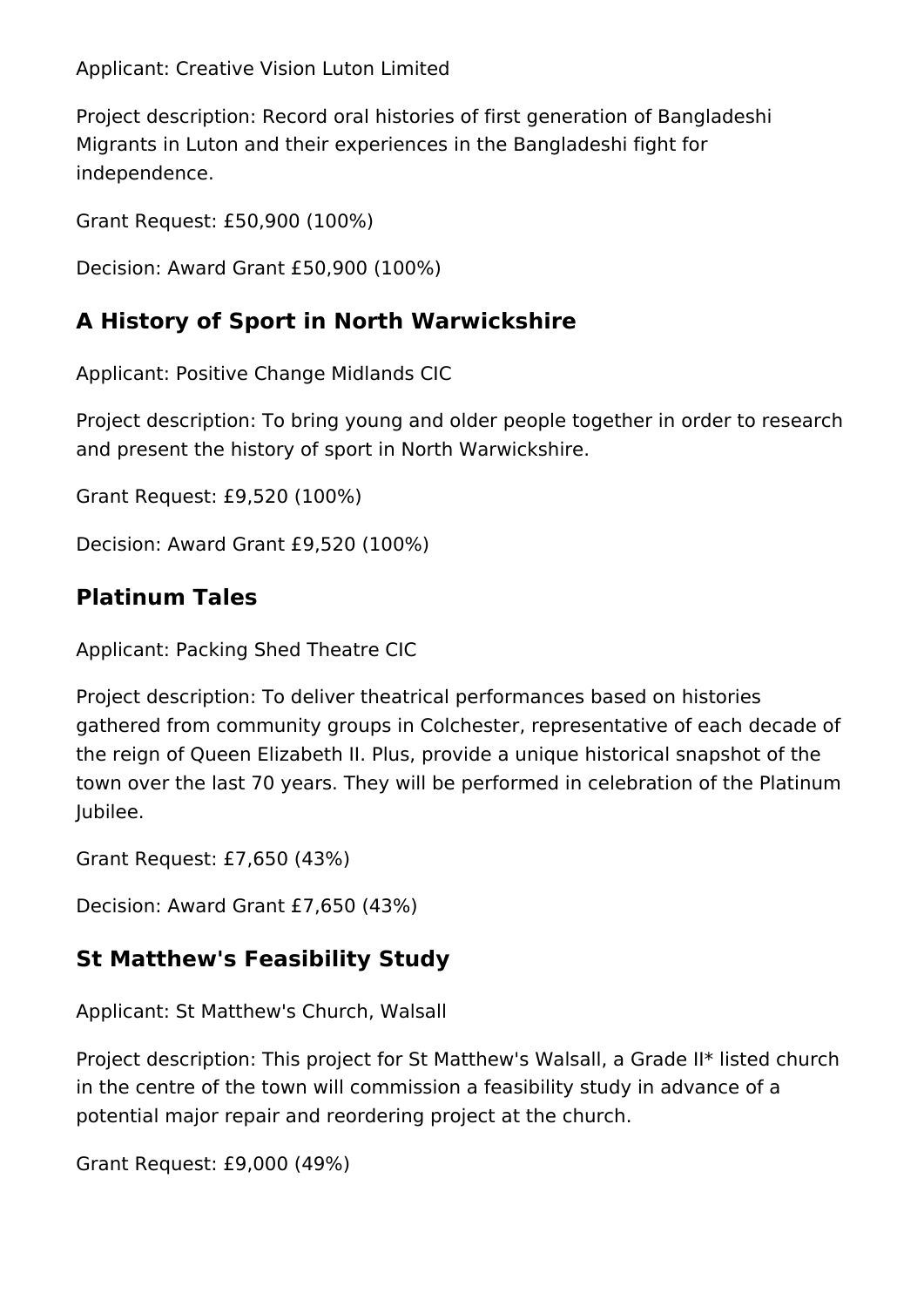Decision: Award Grant £9,000 (49%)

#### **Punk: Rage & Revolution**

Applicant: Soft Touch Arts Ltd

Project description: This intergenerational project will explore the heritage of the Punk movement in Leicester. It will examine and highlight the parallels and relevance between the social and political issues present during the 1970s and those of today. Also, the impact it had in young people then and now.

Grant Request: £153,629 (78%)

Decision: Award Grant £153,629 (78%)

#### **Conservation of a rare lead Shakespeare Statue**

Applicant: Stratford-upon-Avon Town Council

Project description: As part of renovations to Stratford-upon-Avon's Town Hall, the project will conserve a lead statue of William Shakespeare that has stood on the front of the building since the 18th century.

Grant Request: £10,000 (100%)

Decision: Reject

#### **St. Edmund's Heritage Thatched Roof Renovation**

Applicant: St. Edmunds PCC

Project description: To carry out urgent, high level repairs to a medieval church, churchyard wildlife improvements and associated activities.

Grant Request: £168,052 (72%)

Decision: Award Grant £168,052 (72%)

#### **Heritage Garden Dye Project**

Applicant: Trust Links Ltd

Project description: To deliver 12 days of workshops on traditional dyeing, including: the history of dyeing, creating a dye garden, harvesting plants and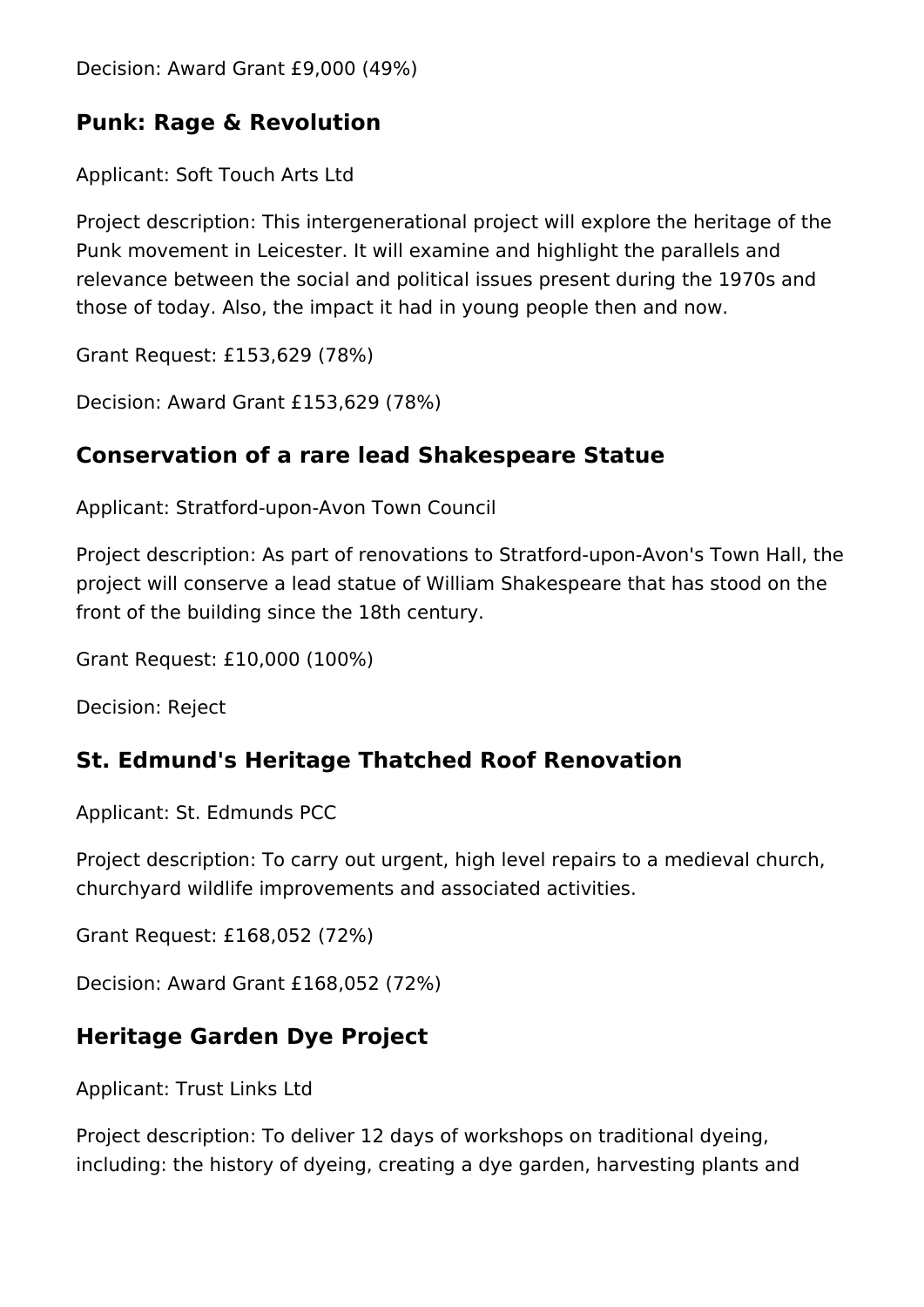dyeing fabric.

Grant Request: £10,000 (100%)

Decision: Reject

# **Chinese East Midlands**

Applicant: Cosmopolitan Arts CIC

Project description: To explore the migration and settlement of the Chinese community in East Midlands between 1945 and 2022. The project will capture the community histories from the elders and showcase it through a documentary and exhibition touring between Leicester, Nottingham and Derby.

Grant Request: £91,801 (95%)

Decision: Award Grant £91,801 (95%)

#### **Protect our Dragonflies**

Applicant: Grow Cook Learn

Project description: This project at Shropshire Hills Discovery Centre will restore a wildlife area including pond habitat, repair a pontoon and provide conservation training for volunteers.

Grant Request: £6,800 (100%)

Decision: Award Grant £6,800 (100%)

#### **Heritage Behind Closed Doors**

Applicant: Himaya Haven Community Interest Company

Project description: This project will take place at Swinfen Hall Prison and aims to involve prisoners, particularly targeting those who are vulnerable, isolated and practicing self-harm. Participants will explore the history of the prison through archives and interviews with prison staff and previous inmates.

Grant Request: £10,000 (100%)

Decision: Award Grant £10,000 (100%)